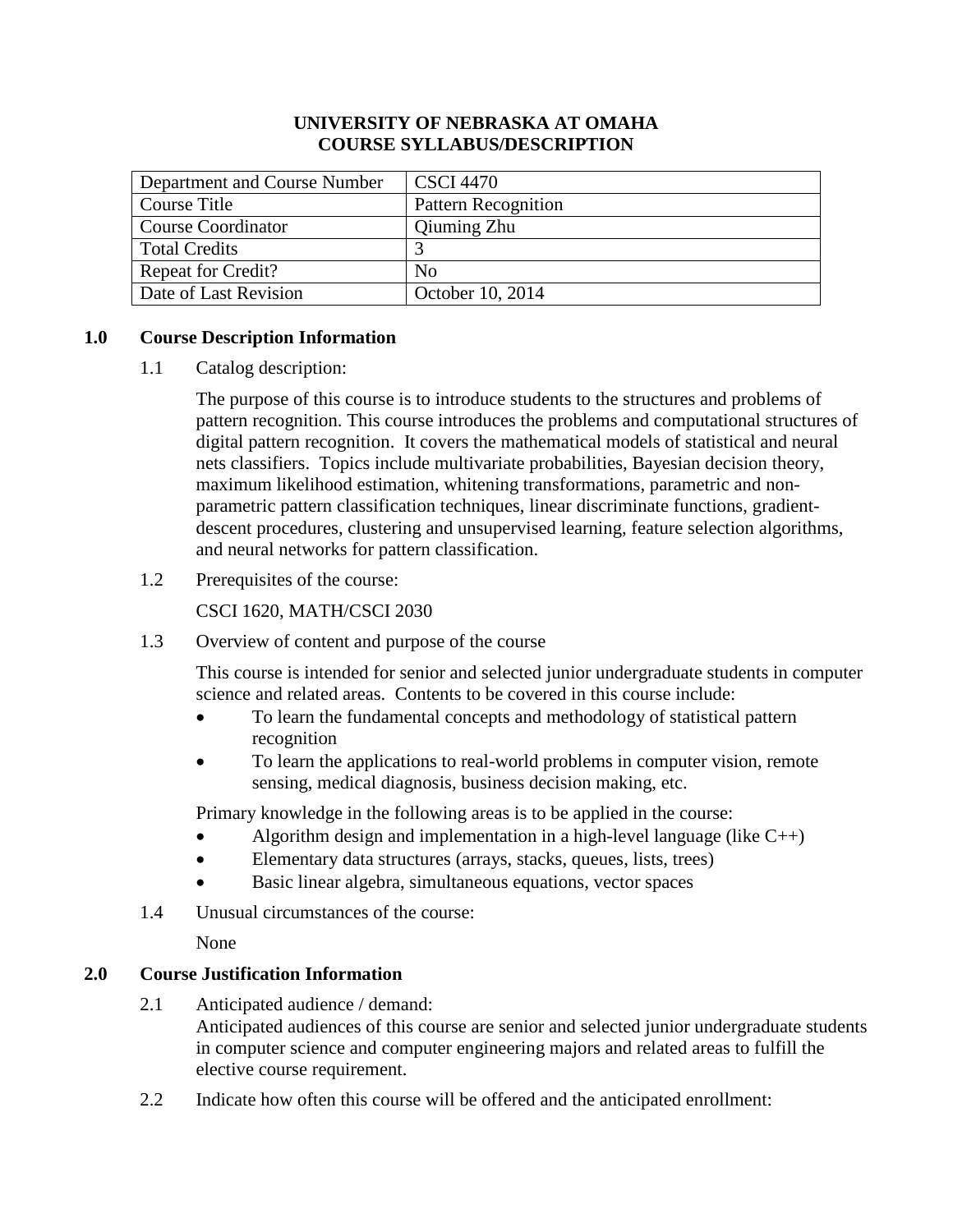The course is to be offered once every two years in the fall of even year. Anticipated enrollment is about 16-20 students for each offering.

2.3 If it is a significant change to an existing course, please explain why it is needed: Not Applicable

# **3.0 List of performance objectives stated in learning outcomes in a student's perspective:**

- 3.1 Students will demonstrate the ability to construct a pattern recognition system architecture with explanation of major components.
- 3.2 Students will be able to apply linear algebra and statistical methods to form a basic solution approach and algorithms for a pattern recognition problem.
- 3.3 Students will identify, apply and evaluate modern pattern recognition technologies to a real world application problem.
- 3.4 Students will gain a basic knowledge and understanding of pattern recognition as a particular area of artificial intelligence, and gain a technical skill for more advanced study and research in pattern recognition.

# **4.0 Content and Organization Information**

4.1 List the major topics central to this course

|       |                                                                         | Contact hours |
|-------|-------------------------------------------------------------------------|---------------|
| 4.1.1 | Introduction to pattern recognition                                     | 3.0           |
|       | 4.1.1.1. An introductory example of pattern recognition                 |               |
|       | 4.1.1.2. Pattern classification machine model                           |               |
| 4.1.2 | Mathematics of statistical pattern recognition                          | 9.0           |
|       | 4.1.2.1. Random vector                                                  |               |
|       | 4.1.2.2. Probability distribution and density function of random vector |               |
|       | 4.1.2.3. Expectation and co-variance matrices, characteristic functions |               |
|       | 4.1.2.4. Normal distributions                                           |               |
|       | 4.1.2.5. Diagonalization of matrices                                    |               |
|       | 4.1.2.6. Whitening transformation                                       |               |
| 4.1.3 | Parametric pattern recognition                                          | 6.0           |
|       | 4.1.3.1. Bayesian decision rule and Bayesian decision theory            |               |
|       | 4.1.3.2. Minimization of the probability of error                       |               |
|       | 4.1.3.3. Linear discrimination as sub-optimal for normal distributions  |               |
|       | 4.1.3.4. Maximum likelihood decision rule                               |               |
|       | 4.1.4 Estimating the probability parameters and density function        | 3.0           |
|       | 4.1.4.1. Estimating the parameters from samples                         |               |
|       | 4.1.4.2. Parzen window estimating of density function                   |               |
| 4.1.5 | Non-parametric technique                                                | 6.0           |
|       | 4.1.5.1. Fisher's linear discriminant function                          |               |
|       | 4.1.5.2. Generalization of linear discriminant function                 |               |
|       | 4.1.5.3. The gradient descent procedures                                |               |
|       | 4.1.5.3.1.<br>The perceptron algorithm                                  |               |
|       | 4.1.5.3.2. The relaxation algorithm                                     |               |
|       | 4.1.5.3.3. Ho-kashyap algorithm                                         |               |
|       | 4.1.5.4. Potential function method                                      |               |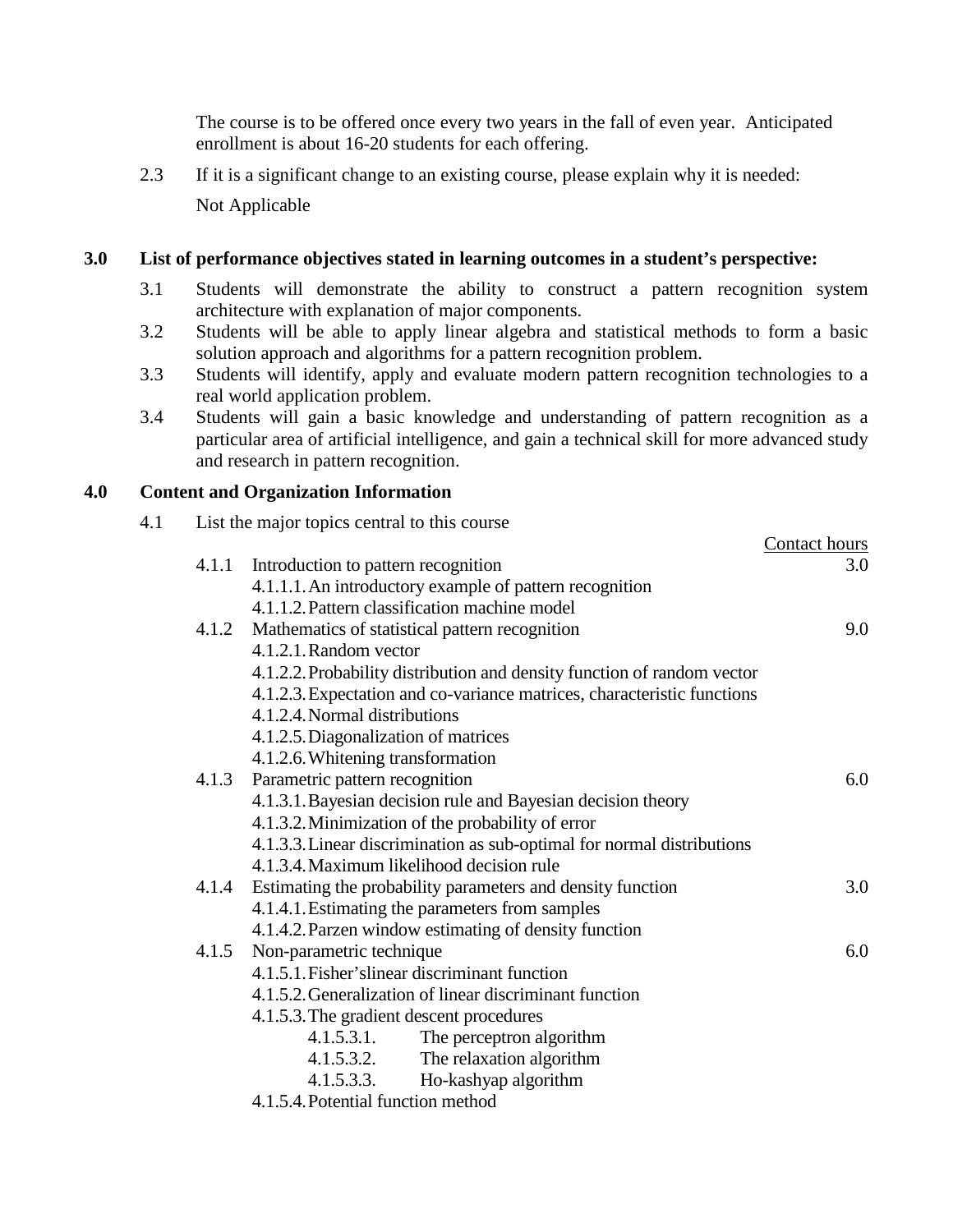| 4.1.6 Clustering and unsupervised learning            | 3.0 |
|-------------------------------------------------------|-----|
| 4.1.6.1. Clustering algorithms                        |     |
| 4.1.6.2. Estimation of joint distribution function    |     |
| 4.1.7 Feature selection algorithms                    | 3.0 |
| 4.1.7.1. Projection to one dimension method           |     |
| 4.1.7.2. Karhunen-Loeve expansion                     |     |
| 4.1.7.3. Fukunaga-Koontz transformation               |     |
| 4.1.7.4. Hotelling trace transformation               |     |
| 4.1.8 Neural network approach for pattern recognition | 9.0 |
| 4.1.8.1. Neural Network Basics                        |     |
| 4.1.8.2. Backpropagation Learning                     |     |
| 4.1.8.3. Associative Memory Approach                  |     |

# **5.0 Teaching Methodology Information:**

5.1 Methods:

The primary teaching methods include lectures, homework assignment, examinations, and term projects.

5.2 Student role:

Students will be expected to attend lectures, participate in class room discussions, complete homework and programming assignments on time, take examinations.

## **6.0 Evaluation Information**

6.1 Describe the typical types of student projects that will be the basis for evaluating student performance:

Student projects for evaluation include written homework problems, middle-term and final examinations, programming assignments, and an individual research term project that engages the student in a study and experimentation of a theoretical problem or a practical application of pattern recognition. A project proposal, a middle-term written report and a semester final written project report is required for the student. Project oral presentation will be arranged during the middle and final stages of the semester.

6.2 Describe the typical basis for determining the final grade (e.g. weighting of various student projects):

Basis for determining the final grade (Course requirements and grading standards) is as the following;

| Component                 | Weight |
|---------------------------|--------|
| Programming Assignment    | 25%    |
| <b>Intermediate Exams</b> | 20%    |
| Final Exam                | 25%    |
| Term project              | 30%    |

6.3 Grading type:

The following is the possible grading scale and criteria based on accumulated grade points from 6.2: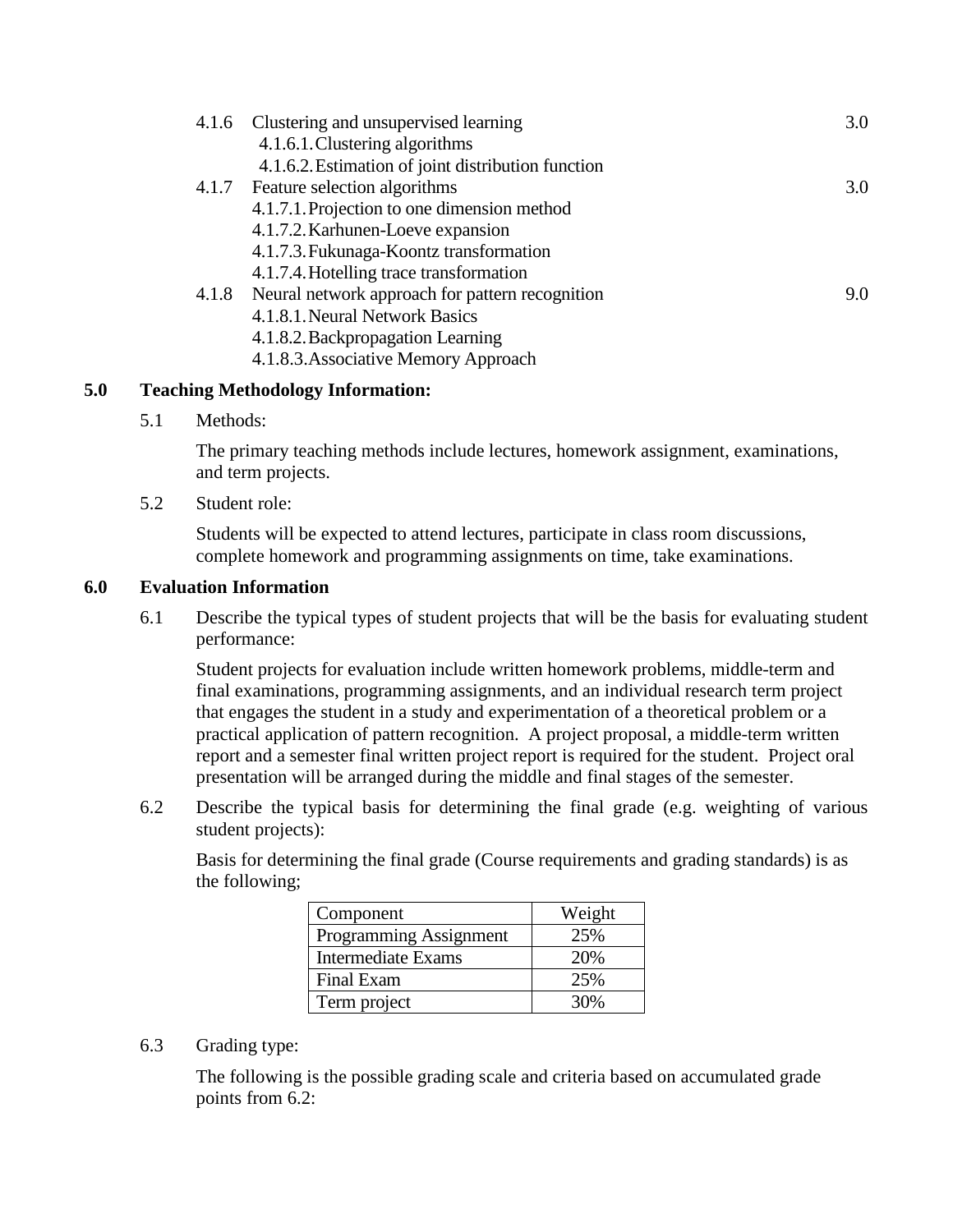| Points  | Grade        |
|---------|--------------|
| 97-100% | $A+$         |
| 93-96%  | $\mathsf{A}$ |
| 90-92%  | $A-$         |
| 87-89%  | $B+$         |
| 83-86%  | B            |
| 80-82%  | $B-$         |
| 77-79%  | $C+$         |
| 73-76%  | C            |
| 70-72%  | $C-$         |
| 67-69%  | D+           |
| 63-66%  | D            |
| 60-62%  |              |

## **7.0 Resource Material Information**

7.1 Textbooks and/or other required readings used in course

Duda, Hart, and Stork, *Pattern Classification*, 2nd edition, John Wiley & Sons, Inc., 2001

- 7.2 Other student suggested reading materials:
	- 1. Schalkoff, *Pattern Recognition*, John Wiley & Sons, Inc, 1992
	- 2. Looney, *Pattern Recognition Using Neural Networks*, Oxford Press, 1996
	- 3. Nadler and Smith, *Pattern Recognition Engineering*, John Wiley & Sons, 1992
	- 4. Therrien, *Decision, Estimation, and Classification: An Introduction to Pattern Recognition and Related Topics*, John Wiley & Sons, 1989
	- 5. Duda and Hart, *Pattern Classification and Scene Analysis*, Wiley, 1973
	- 6. Fukunaga, *Introduction to Statistical Pattern Recognition*, Academic Press, 1972

# 7.3 Current bibliography and other resources:

- *1. IEEE Transactions on Pattern Analysis and Machine Intelligence*
- 2. *International Journal of Pattern Recognition*, *Pergamon Press*
- 3. *Pattern Recognition Letters*, *Elsevier Science Publisher*
- 4. *Journal of Computer Vision and Image Understanding*, *Academic Press*
- *5. Proceedings of the International Conference on Pattern Recognition*

# **8.0 Other Information**

8.1 Accommodations statement:

*N/A*

8.2 Other:

*N/A.*

8.3 Author(s):

Qiuming Zhu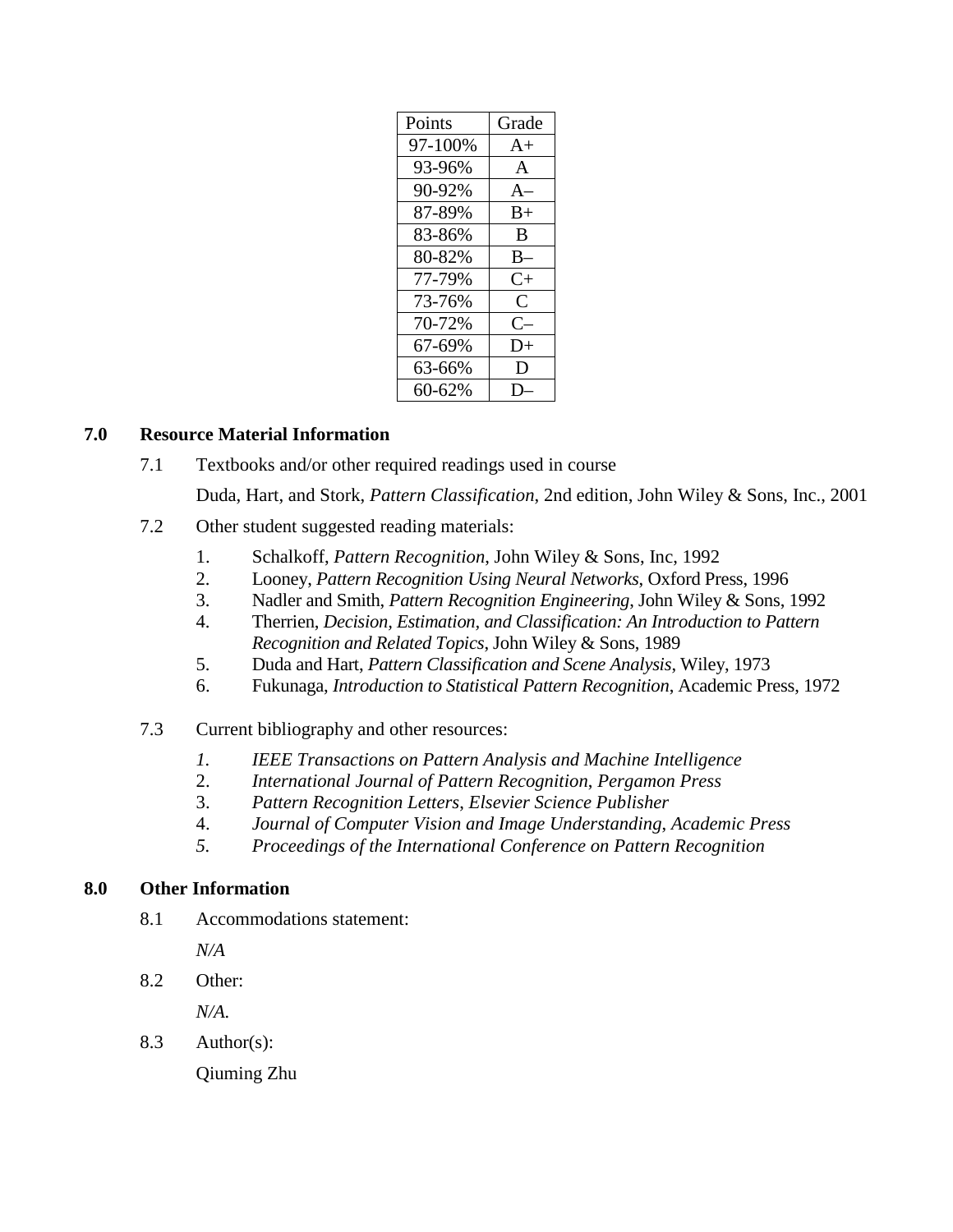### **9.0 Computer Science Accreditation Board (CSAB) Category Content (class time in hours)**

| <b>CSAB Category</b>                   | Core | Advanced |
|----------------------------------------|------|----------|
| Data structures                        | 2.0  | 3.0      |
| Computer organization and architecture | 2.0  | 4.0      |
| Algorithms and software design         | 12.0 | 12.0     |
| Concepts of programming languages      | 5.0  | 5.0      |

### **10.0 Oral and Written Communications**

Every student is required to submit at least  $\frac{1}{1}$  written reports (not including exams, tests, quizzes, or commented programs) to typically  $\_\_15\_\_$  pages and to make  $\_\_0\_\_$  oral presentations of typically \_\_0\_\_\_ minutes duration. Include only material that is graded for grammar, spelling, style, and so forth, as well as for technical content, completeness, and accuracy.

### **11.0 Social and Ethical Issues**

No coverage

### **12.0 Theoretical content**

|                                                                       | Contact hours |
|-----------------------------------------------------------------------|---------------|
| Mathematics of statistical pattern recognition<br>12.1.               | 6.0           |
| 12.2. Parametric pattern recognition                                  | 6.0           |
| 12.2.1. Bayesian decision rule and Bayesian decision theory           |               |
| 12.2.2. Minimization of the probability of error                      |               |
| 12.2.3. Linear discrimination as sub-optimal for normal distributions |               |
| 12.2.4. Maximum likelihood decision rule                              |               |
| Neural network approach for pattern recognition<br>12.3               | 3.0           |
| 12.3.1. Neural Network Basics                                         |               |
| 12.3.2. Backpropagation Learning                                      |               |
| 12.3.3. Associative Memory Approach                                   |               |

### **13.0 Problem analysis**

Students will learn to analyze the structures and problems of pattern recognition, the problems and computational structures of digital pattern recognition.

### **14.0 Solution design**

Students will apply the technology to solve problems, such as, speech recognition, perception and prediction problems.

| <b>Date</b> | Change                                                     | By whom | <b>Comments</b> |
|-------------|------------------------------------------------------------|---------|-----------------|
|             | $09/09/2002$ Initial ABET version                          | Zhu     |                 |
| 06/13/2003  | Cleanup                                                    | Wileman |                 |
| 10/13/2008  | Insertion of table mapping course objectives   Qiuming Zhu |         |                 |
|             | to program outcomes                                        |         |                 |

### **CHANGE HISTORY**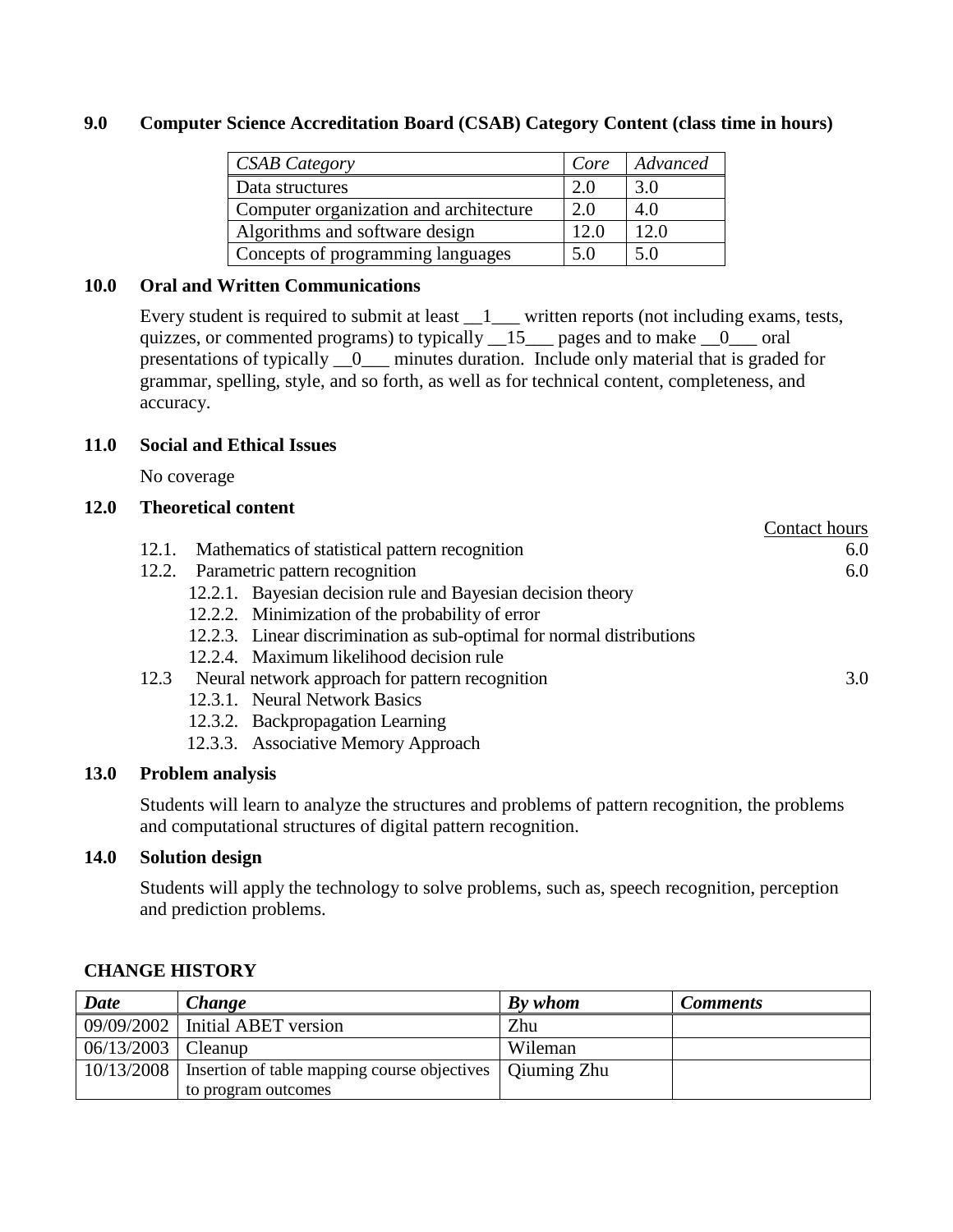|  | $10/10/2014$ (1) Revised contents in new syllabus | Qiuming Zhu |  |
|--|---------------------------------------------------|-------------|--|
|  | format; $(2)$ revised mapping of course           |             |  |
|  | objectives to program outcomes                    |             |  |